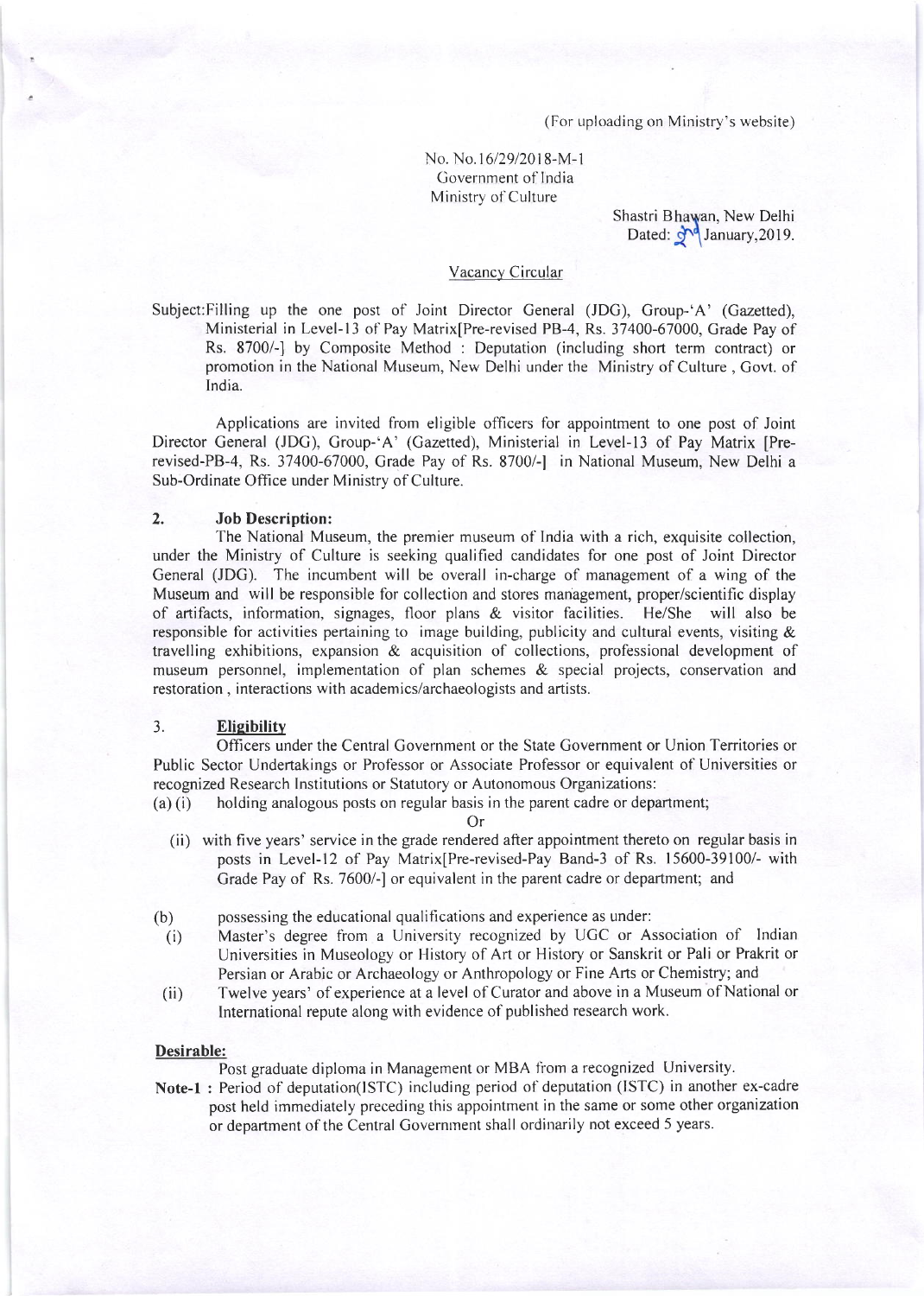Note 2: The maximum age limit for appointment by deputation (ISTC) shall not be exceeding 56 years as on the closing date for receipt of applications.

Note 3: For the purpose of appointment on deputation basis, the service rendered on regular basis by an officer prior to 01.01.2006 the date from which the revised pay structure based on the  $6<sup>th</sup>$  CPC recommendations has been extended, shall be deemed to be the service rendered in the corresponding grade pay or pay scale extended based on the recommendations of the Pay Commission except where there has been merger of more than one pre-revised scale of pay into one Grade with a common Grade Pay or Pay Scale, and where this benefit will extend only for the post(s) for which that Grade or Pay Scale is the normal replacement Grade without any upgradation.

4. The applications in duplicate in the enclosed prescribed proforma(Annexure) and complete up to date ACR dossiers of the officer (last 5 years) who can be spared in the event of their selection along with (i) vigilance clearance, (ii) integrity certificate, (iii) cadre clearance, and (iv) major / minor penalty statement for the last l0 years should reach the undersigned through proper channel within a period of 45 days from the date of publication of advertisement in the Employment News. Applications received after the due date or otherwise incomplete will not be considered and stand rejected.

 $(S.K.Singh)$ 

Under Secretary to the Govt. of India Tel. No. 23380136 Room No. 210-D Wing,Shastri Bhawan Dr. Rajendra Prasad Road New Delhi- 110115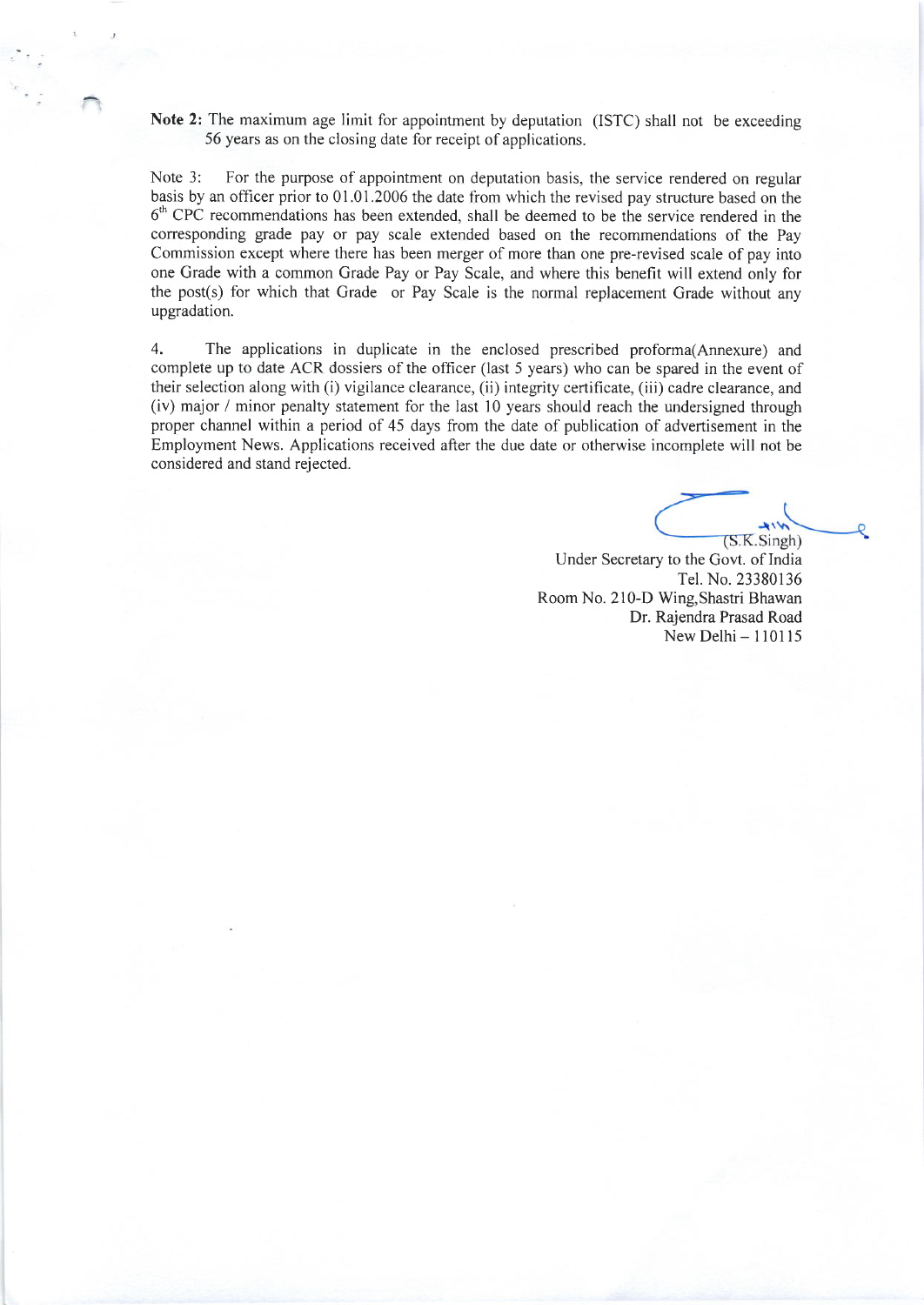# BIO-DATA/ CURRICULUM VITAE PROFORMA FOR THE POST OF JOINT DIRECTOR GENERAL IN NATIONAL MUSEUM. NEW DELHI.

| 1. Name and Address                                                             |                                            |
|---------------------------------------------------------------------------------|--------------------------------------------|
| (in Block Letters)                                                              |                                            |
| 2. Date of Birth (in Christian era)                                             |                                            |
| 3.i) Date of entry into service                                                 |                                            |
| ii) Date of retirement under                                                    |                                            |
| <b>Central/State Government Rules</b>                                           |                                            |
| 4. Educational Qualifications                                                   |                                            |
| 5. Whether Educational and other qualifications                                 |                                            |
| required for the post are satisfied. (If any                                    |                                            |
| qualification has been treated as equivalent to                                 |                                            |
| the one prescribed in the Rules, state the                                      |                                            |
| authority for the same)                                                         |                                            |
| Qualifications/ Experience<br>required<br><b>as</b>                             | Qualifications/experience possessed by the |
| mentioned in the advertisement/ vacancy                                         | officer                                    |
| circular                                                                        |                                            |
| Eligibility:-                                                                   | <b>Essential</b>                           |
| Officers under the Central Government or                                        |                                            |
| the State Government or Union Territories or                                    |                                            |
| Public Sector Undertakings or Professor<br>or                                   |                                            |
| Associate Professor or equivalent of Universities or                            |                                            |
| recognized Research Institutions or Statutory or                                |                                            |
| Autonomous Organizations:                                                       |                                            |
| (a) (i) holding analogous posts on regular basis                                |                                            |
| in the parent cadre or department;                                              |                                            |
| Or                                                                              |                                            |
| with five years' service in the grade<br>(ii)                                   |                                            |
| rendered after appointment thereto on regular basis                             |                                            |
| in posts in Level-12 of Pay Matrix [Pre-revised-Pay                             |                                            |
| Band-3 of Rs. 15600-39100/- with Grade Pay of                                   |                                            |
| Rs. 7600/-] or equivalent in the parent cadre or                                |                                            |
| department; and                                                                 |                                            |
| (b)<br>possessing the educational qualifications                                |                                            |
| and experience as under:                                                        |                                            |
| <b>Essential</b>                                                                | <b>Essential</b>                           |
| (i) Master's degree from a University recognized by                             | i) Qualification                           |
| UGC or Association of Indian Universities in                                    |                                            |
| Museology or History of Art or History or Sanskrit                              |                                            |
| or Pali or Prakrit or Persian or Arabic or                                      |                                            |
| Archaeology or Anthropology or Fine Arts or                                     |                                            |
| Chemistry                                                                       |                                            |
| <b>Experience</b>                                                               | ii) Experience                             |
| Twelve years' of experience at a level of Curator                               |                                            |
| and above in a Museum of National or International                              |                                            |
| repute along with evidence of published research                                |                                            |
| work.                                                                           |                                            |
| Desirable:                                                                      | <b>Desirable</b>                           |
| Post graduate diploma in Management or MBA                                      |                                            |
|                                                                                 |                                            |
| from a recognized University.<br>5.1 Note: This column needs to be amplified to |                                            |
| indicate Essential and Desirable Qualifications as                              |                                            |
| mentioned in the RRs by the Administrative                                      |                                            |
|                                                                                 |                                            |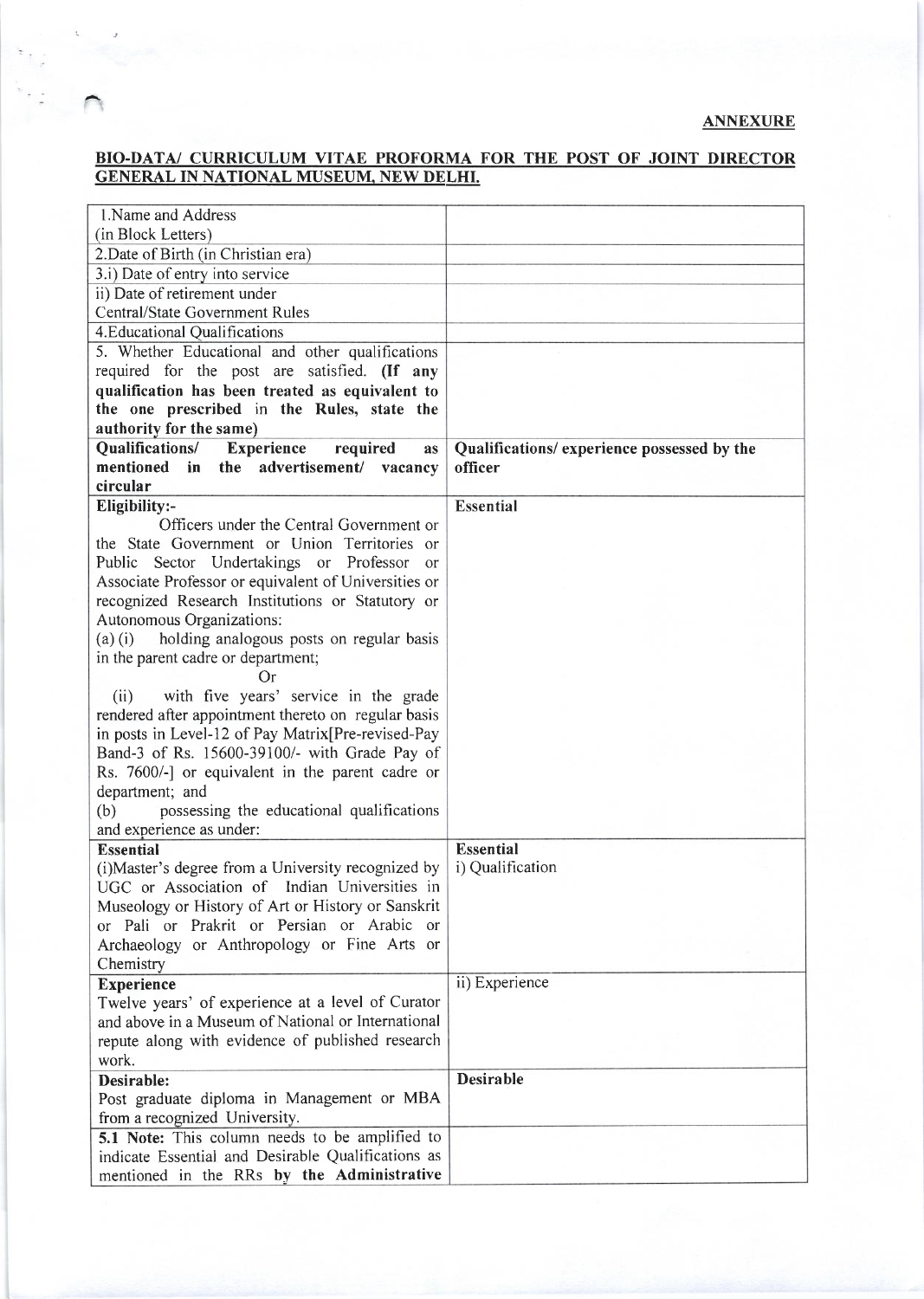| <b>Ministry/Department/Office</b> at the time of issue<br>of Circular and issue of Advertisement in the<br>Employment News.<br>5.2 In the case of Degree and Post Graduate<br>Qualifications Elective/ main subjects<br>and<br>subsidiary subjects may be indicated by the<br>candidate. |  |
|------------------------------------------------------------------------------------------------------------------------------------------------------------------------------------------------------------------------------------------------------------------------------------------|--|
| 6. Please state clearly whether in the light of entries                                                                                                                                                                                                                                  |  |
| made by you above, you meet the requisite                                                                                                                                                                                                                                                |  |
| Essential Qualifications and work experience of the                                                                                                                                                                                                                                      |  |
| post.                                                                                                                                                                                                                                                                                    |  |
|                                                                                                                                                                                                                                                                                          |  |
| 6.1 Note: Borrowing Departments are to provide                                                                                                                                                                                                                                           |  |
| their specific comments/ views confirming the                                                                                                                                                                                                                                            |  |
| relevant Essential Qualification/<br>- Work                                                                                                                                                                                                                                              |  |
| experience possessed by the Candidate (as                                                                                                                                                                                                                                                |  |
| indicated in the Bio-data) with reference to the                                                                                                                                                                                                                                         |  |
| post applied.                                                                                                                                                                                                                                                                            |  |

7. Details of Employment, in chronological order. Enclose a separate sheet duly authenticated by vour signature, if the space below is insufficient.

| Office/Institution   Post held on |               | From | To | *Pay Band and Grade               | Nature of Duties (in  |
|-----------------------------------|---------------|------|----|-----------------------------------|-----------------------|
|                                   | regular basis |      |    | Pay/Pay Scale of the detail)      |                       |
|                                   |               |      |    | post held on regular Highlighting |                       |
|                                   |               |      |    | basis                             | experience            |
|                                   |               |      |    |                                   | required for the post |
|                                   |               |      |    |                                   | applied for           |
|                                   |               |      |    |                                   |                       |
|                                   |               |      |    |                                   |                       |
|                                   |               |      |    |                                   |                       |

\* Important : Pay-band and Grade Pay granted under ACP/MACP are personal therefore, should not be mentioned . Only Pay Band and Grade Pay/ Pay scale of the basis to be mentioned. Details of ACP/MACP with present Pay Band and Grade Pay where such benefits have been drawn by the Candidate, may be indicated as below; to the officer and post held on regular

| Office/Institution | Pay, Pay Band, and Grade Pay | From |  |
|--------------------|------------------------------|------|--|
|                    | drawn under ACP / MACP       |      |  |
|                    | Scheme                       |      |  |

| c) Name of the parent                                                       | d) Name of the post and                                                                                                                                                                                                                                                                                   |  |  |  |
|-----------------------------------------------------------------------------|-----------------------------------------------------------------------------------------------------------------------------------------------------------------------------------------------------------------------------------------------------------------------------------------------------------|--|--|--|
| office/organization to                                                      | Pay of the post held in                                                                                                                                                                                                                                                                                   |  |  |  |
| which the applicant                                                         | substantive                                                                                                                                                                                                                                                                                               |  |  |  |
| belongs                                                                     | capacity in the parent                                                                                                                                                                                                                                                                                    |  |  |  |
|                                                                             | organisation                                                                                                                                                                                                                                                                                              |  |  |  |
|                                                                             |                                                                                                                                                                                                                                                                                                           |  |  |  |
|                                                                             |                                                                                                                                                                                                                                                                                                           |  |  |  |
|                                                                             |                                                                                                                                                                                                                                                                                                           |  |  |  |
|                                                                             |                                                                                                                                                                                                                                                                                                           |  |  |  |
| cases where a person is holding a post on deputation outside the cadre/     |                                                                                                                                                                                                                                                                                                           |  |  |  |
| organization but still maintaining a lien in his parent cadre/ organisation |                                                                                                                                                                                                                                                                                                           |  |  |  |
| 10. If any post held on Deputation in the past by the                       |                                                                                                                                                                                                                                                                                                           |  |  |  |
|                                                                             |                                                                                                                                                                                                                                                                                                           |  |  |  |
|                                                                             | 9.1 Note: In case of Officers already on deputation, the applications of such<br>officers should be forwarded by the parent cadre/ Department along with<br>Cadre Clearance, Vigilance Clearance and Integrity certificate.<br>9.2 Note: Information under Column $9(c)$ & (d) above must be given in all |  |  |  |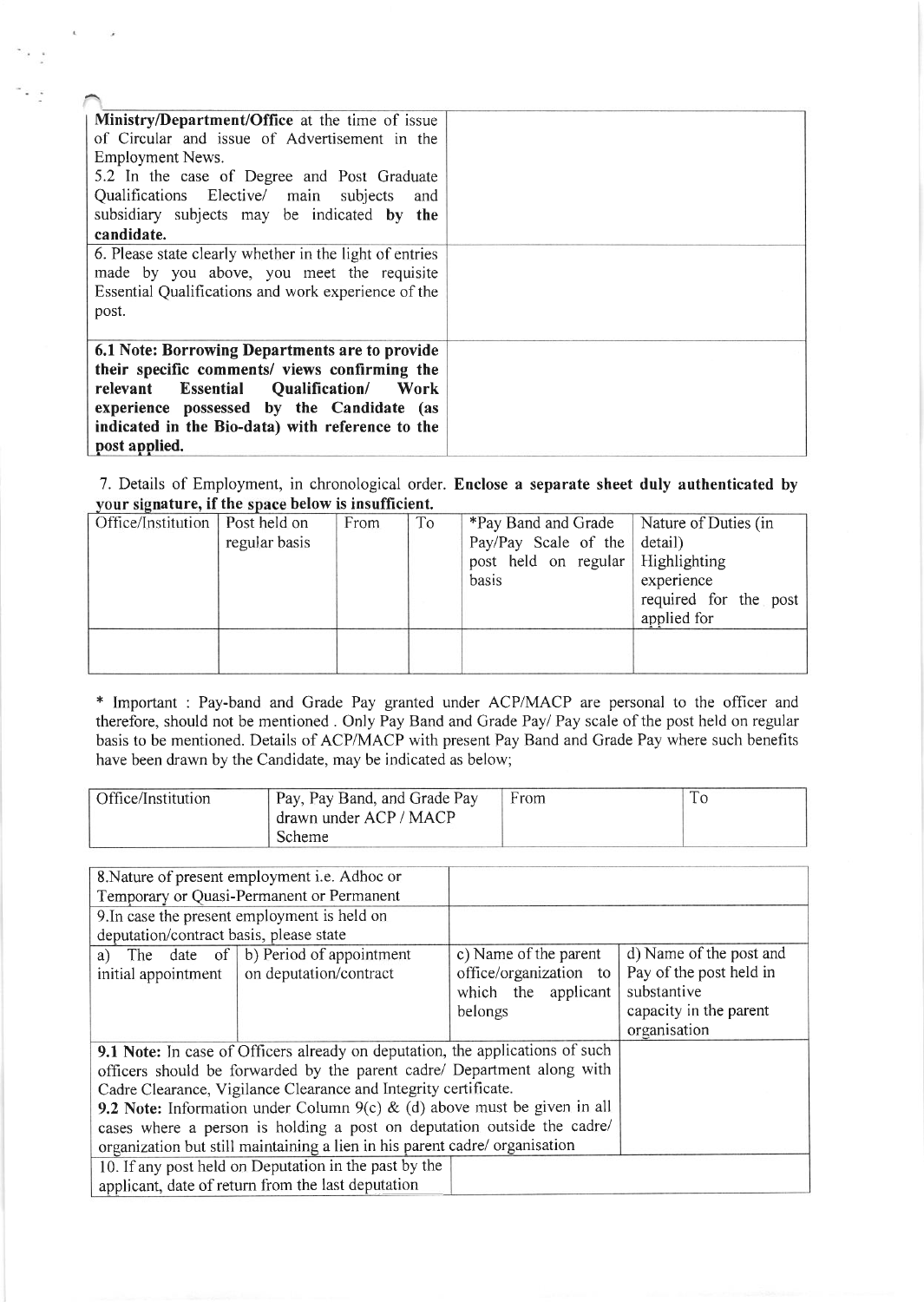| and other details.                                                                                       |                                                |                                    |                         |                         |  |
|----------------------------------------------------------------------------------------------------------|------------------------------------------------|------------------------------------|-------------------------|-------------------------|--|
| 11. Additional details about present                                                                     |                                                |                                    |                         |                         |  |
| employment:                                                                                              |                                                |                                    |                         |                         |  |
| Please state whether working under                                                                       |                                                |                                    |                         |                         |  |
| (indicate the name of your employer                                                                      |                                                |                                    |                         |                         |  |
| against the relevant column)                                                                             |                                                |                                    |                         |                         |  |
| a) Central Government                                                                                    |                                                |                                    |                         |                         |  |
| b) State Government                                                                                      |                                                |                                    |                         |                         |  |
| c) Autonomous Organization                                                                               |                                                |                                    |                         |                         |  |
| d) Government Undertaking                                                                                |                                                |                                    |                         |                         |  |
| e) Universities                                                                                          |                                                |                                    |                         |                         |  |
| f) Others                                                                                                |                                                |                                    |                         |                         |  |
| 12. Please state whether you are working in the                                                          |                                                |                                    |                         |                         |  |
| same Department and are in the feeder grade or                                                           |                                                |                                    |                         |                         |  |
| feeder to feeder grade.                                                                                  |                                                |                                    |                         |                         |  |
| 13. Are you in Revised Scale of Pay? If yes, give                                                        |                                                |                                    |                         |                         |  |
| the date from which the revision took place and                                                          |                                                |                                    |                         |                         |  |
| also indicate the pre-revised scale                                                                      |                                                |                                    |                         |                         |  |
| 14. Total emoluments per month now drawn                                                                 |                                                |                                    |                         |                         |  |
|                                                                                                          |                                                |                                    |                         |                         |  |
| Basis Pay in the PB                                                                                      | Grade Pay                                      |                                    | <b>Total Emoluments</b> |                         |  |
|                                                                                                          |                                                |                                    |                         |                         |  |
|                                                                                                          |                                                |                                    |                         |                         |  |
| 15. In case the applicant belongs to an Organisation which is not following the Central Government Pay-  |                                                |                                    |                         |                         |  |
| scales, the latest salary slip issued by the Organisation showing the following details may be enclosed. |                                                |                                    |                         |                         |  |
| Basic Pay with Scale of Pay and                                                                          |                                                | Dearness Pay/interim relief /other |                         | <b>Total Emoluments</b> |  |
| rate of increment                                                                                        |                                                | Allowances etc., (with break-up    |                         |                         |  |
|                                                                                                          |                                                | details)                           |                         |                         |  |
|                                                                                                          |                                                |                                    |                         |                         |  |
| 16.A Additional information, if any, relevant to                                                         |                                                |                                    |                         |                         |  |
| the post you applied for in support of your                                                              |                                                |                                    |                         |                         |  |
| suitability for the post.                                                                                |                                                |                                    |                         |                         |  |
| (This among other things may provide information                                                         |                                                |                                    |                         |                         |  |
| with regard to (i) additional academic qualifications                                                    |                                                |                                    |                         |                         |  |
| (ii) professional training and (iii) work experience                                                     |                                                |                                    |                         |                         |  |
| over and                                                                                                 |                                                |                                    |                         |                         |  |
| above prescribed in the Vacancy                                                                          |                                                |                                    |                         |                         |  |
| Circular /Advertisement)                                                                                 |                                                |                                    |                         |                         |  |
| (Note: Enclose a separate sheet, if the space is                                                         |                                                |                                    |                         |                         |  |
| insufficient)                                                                                            |                                                |                                    |                         |                         |  |
| <b>16.B Achievements:</b>                                                                                |                                                |                                    |                         |                         |  |
| The candidates are requested to indicate                                                                 |                                                |                                    |                         |                         |  |
| information with regard to;                                                                              |                                                |                                    |                         |                         |  |
| (i) Research publications and reports and special                                                        |                                                |                                    |                         |                         |  |
| projects                                                                                                 |                                                |                                    |                         |                         |  |
|                                                                                                          | (ii) Awards/Scholarships/Official Appreciation |                                    |                         |                         |  |
| (iii) Affiliation with the professional                                                                  |                                                |                                    |                         |                         |  |
| bodies/institutions/societies and;                                                                       |                                                |                                    |                         |                         |  |
| (iv) Patents registered in own name or achieved for                                                      |                                                |                                    |                         |                         |  |
| the organization                                                                                         |                                                |                                    |                         |                         |  |
| (v) Any research/ innovative measure involving                                                           |                                                |                                    |                         |                         |  |
| official recognition                                                                                     |                                                |                                    |                         |                         |  |
| vi) any other information.                                                                               |                                                |                                    |                         |                         |  |
| (Note: Enclose a separate sheet if the space is                                                          |                                                |                                    |                         |                         |  |
| insufficient)                                                                                            |                                                |                                    |                         |                         |  |